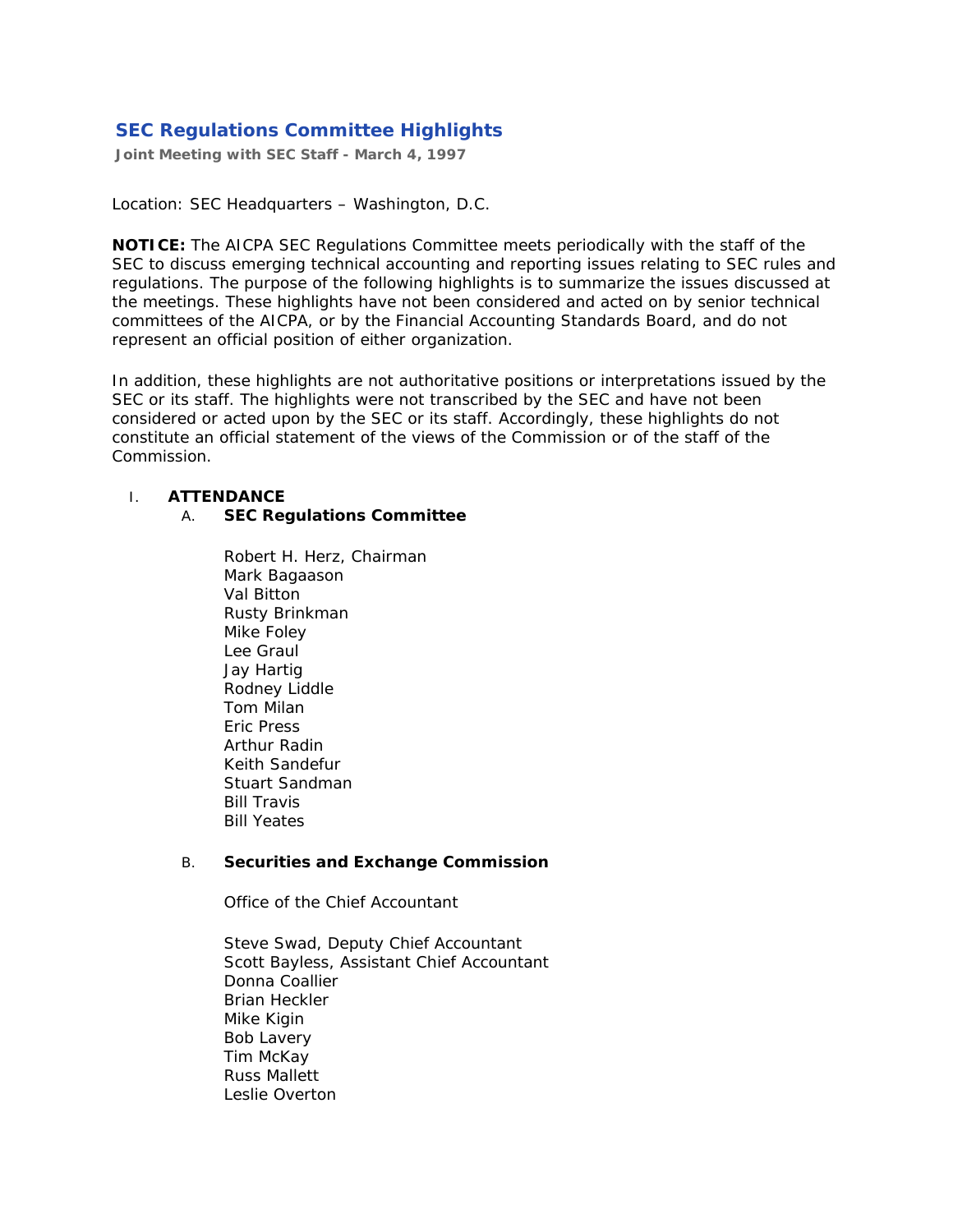Armando Pimentel Cody Smith

*Division of Corporation Finance*

Robert Bayless, Chief Accountant Kurt Hohl, Associate Chief Accountant Doug Tanner, Associate Chief Accountant

## **C. Guests**

Kenneth Chatelain, Coopers & Lybrand

### II. **Personnel Matters**

Leslie Overton recently joined the Office of the Chief Accountant as an Assistant Chief Accountant. Leslie was previously an Assistant Chief Accountant in the Division of Corporation Finance.

### III. **Derivatives Disclosure Rules**

Russ Mallett distributed a copy of a fact sheet describing the release titled, "Disclosure of Accounting Policies for Derivative Financial Instruments and Derivative Commodity Instruments and Disclosure of Quantitative and Qualitative Information About Market Risk Inherent in Derivative Financial Instruments, Other Financial Instruments, and Derivative Commodity Instruments." A copy of the fact sheet is attached. Russ briefly described the significant changes made to final rules based on comments received on the proposed rules. They are:

- The final rules permit different alternatives for reporting quantitative information about (I) trading and non-trading portfolios and (ii) different market risk categories (e.g., interest rate risk, foreign currency exchange rate risk, and commodity price risk).
- As an alternative to providing a sensitivity analysis or value at risk amount as of period end, the release allows registrants that choose those disclosure alternatives to disclose high, low, and average amounts during the period. This change was made in response to concerns about the potential of disclosing proprietary information about year end holdings.
- The effective date for the required disclosures about market risk was delayed to allow registrants time to respond to the new amendments.

For non-bank, non-thrift registrants whose market capitalization on January 28, 1997 exceeds \$2.5 billion and all banks and thrifts, the new disclosures are required for filings with annual financial statements for periods ending after June 15, 1997. For non-bank, non-thrift registrants that do not meet the \$2.5 billion market capitalization test, the disclosure requirements are effective one year later. Russ explained that the definition of "market capitalization" for purposes of determining when issuers must begin providing the new disclosures is the same as is used in the Form S-3 rules, except that the calculation for purposes of the derivatives disclosures includes the value of securities held by affiliates.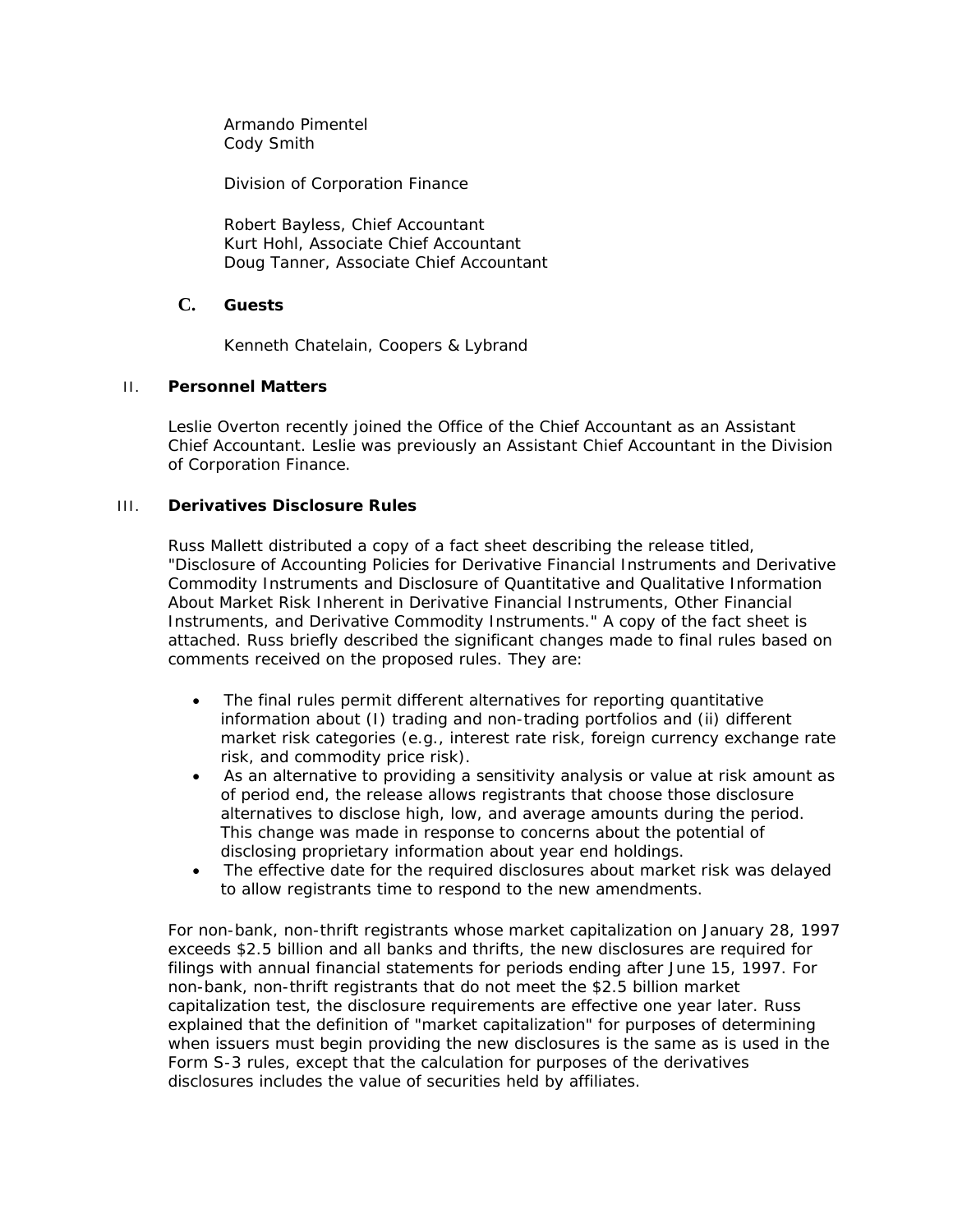#### IV. **Plain English Proposed Rules**

Doug Tanner briefly discussed the proposed rules titled, "Plain English Disclosures," which would require portions of prospectuses to be written in plain English. Although plain English principles would not be required when preparing financial statements and related disclosures, the staff looks forward to working with registrants to develop plain English financial disclosures. The staff believes that plain English is consistent with the principle of full and fair disclosure.

### V. **Company Registration**

Doug Tanner provided a status report on the concept release titled, "Securities Act Concepts and Their Effects on Capital Formation." A team of attorneys is working full time to analyze comments and draft proposed rules, which are expected to be sent to the Commission by late spring or early summer. Commentors expressed a wide variety of opinions on the company registration concept, although no summary of comments is available. The proposed rules are expected to be significant and to reflect the principles set forth by the Advisory Committee on Capital Formation and Regulatory Processes, although the decision about whether to implement company registration has not been made.

### VI. **Areas of Staff Focus for 1997 Reviews**

The Division of Corporation Finance has no specific issues that it is targeting for reviews in 1997. However, certain matters always are important to reviewers. They include implementation of new accounting standards, financial instruments and related risk disclosures, industries that are undergoing significant changes (for example, public utilities), and basic accounting issues such as revenue recognition and cost deferral.

### VII. **Foreign Filings and Related Issues**

Because of the departure of Wayne Carnall, the Division of Corporation Finances Office of the Chief Accountant will be restructured. For now, questions regarding foreign filing matters should be directed to Robert Bayless. Waynes role as the Offices principal representative on foreign filing issues may not be duplicated - those duties may be shared by several members in the office.

### VIII. **Staff Review and Updating of Financial Information**

At times, the time delay in effectiveness of a registration statement or mailing of proxy materials because of the staff review process may cause the financial statements to become outdated. The staff is not inclined to grant waivers of the 45/135 day requirement for updating financial information because of the staff review process, even if comments are not issued within the targeted 30 day period. Issuers should plan for staff review when filing registration statements and proxy materials. Waivers generally will be granted only in the event of "catastrophic" staff failure. The staff may consider a waiver in the event of a lengthy staff review of a filing involving significant hardship, such as filings that include the financial statements of numerous entities (e.g., a roll-up of numerous partnerships). Registrants that anticipate problems with updating as a result of staff review should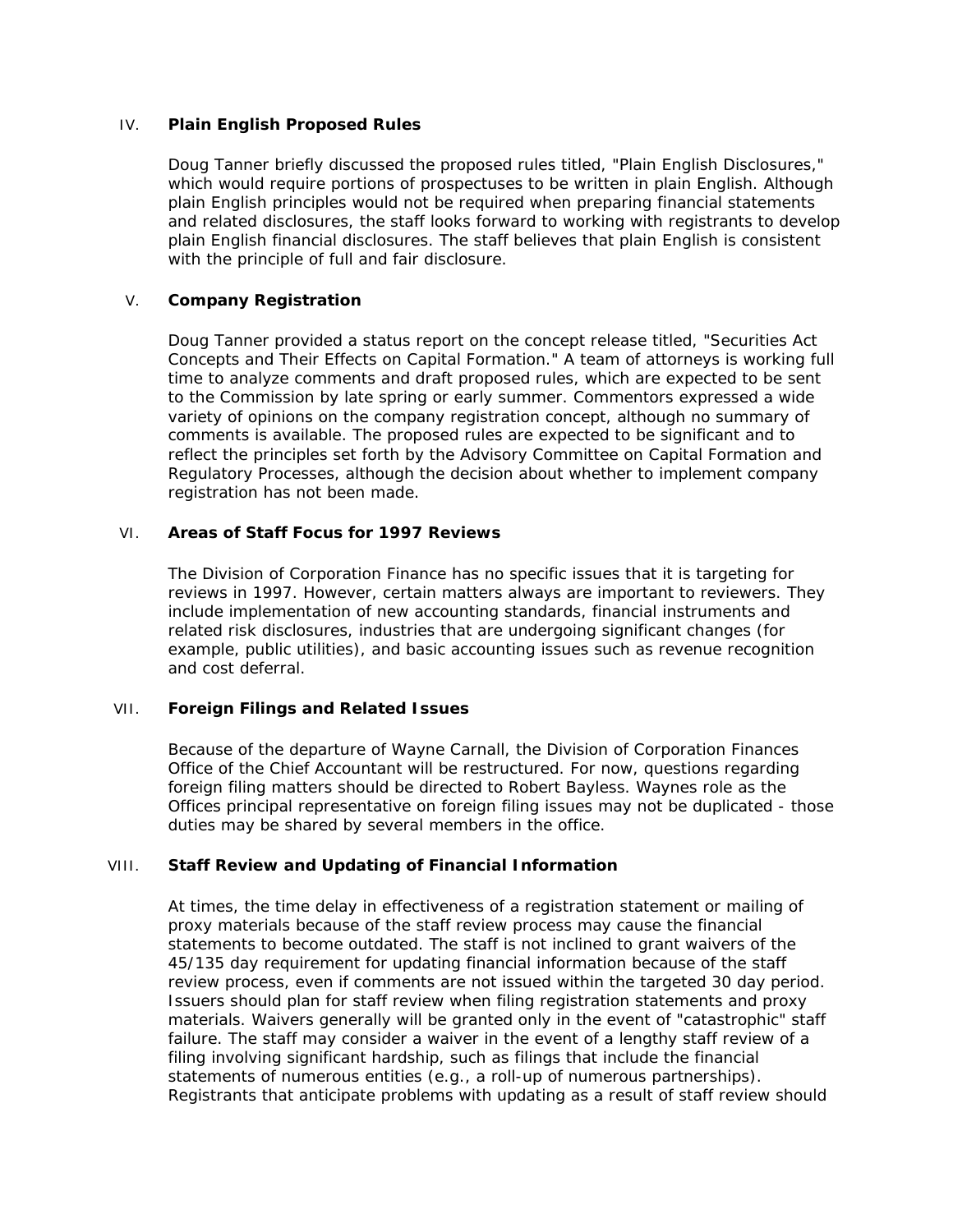consider discussing significant reporting issues with the staff on a pre-filing basis.

#### IX. **Trust Issued Preferred Securities**

At the December 1996 SEC Conference, a staff member discussed the income statement treatment of dividends on Trust Issued Preferred Securities that are presented on the balance sheet as neither a liability nor permanent equity. In such cases, the staff requires a presentation of dividends that is consistent with the balance sheet presentation - in a manner similar to the presentation of minority interest rather than as interest expense. Non-debt presentations on the balance sheet and profit and loss statement are subject to special descriptive captioning. This should not be taken as an indication that the staff will not permit the classification of such securities as debt. The staff prefers that these instruments be treated as debt, consistent with a long-held view of Chief Counsel that in substance they are debt. When these instruments are presented as debt in the balance sheet, the dividends thereon should be classified in the income statement as interest expense.

#### X. **Termination Fees**

The staff recently revised its views as to the impact on the payment of a termination fee on future poolings. Payment of a termination fee should not prevent the payor from being a party to a subsequent pooling transaction, as long as the fee is a customary amount determined on an arms-length basis and paid in cash and is not otherwise entered into to circumvent the pooling rules. The staff will make a formal announcement of this view at the March 13 EITF Meeting.

#### XI. **Securitization of Regulatory Assets**

The staff recently addressed an issue involving the treatment of a proposed securitization by a public utility of cash flows from ratepayers. The staff concluded in this instance that FAS 125 does not apply because the regulatory assets are not financial assets. The staff also concluded that the proceeds received by the utility from a securitization represent either debt or deferred income. The staff is still considering the classification issue. The staff indicated that EITF 88-18 may provide some guidance in the determination of the appropriate classification of the proceeds. The staff noted that they are aware of two prior transactions for which sale treatment was afforded for securitizations of regulatory assets, but they are not necessarily prepared to treat these transactions as appropriate precedent. The staff will announce its views when this issue is resolved. Registrants are encouraged to discuss treatment of proposed securitizations of regulatory assets with the staff on a pre-filing basis.

#### XII. **Preferred/Debt Convertible at a Discount**

The SEC staff recently addressed issues involving the issuance of convertible preferred stock and convertible debt securities with a nondetachable conversion feature that is "in the money" at the date of issue (a "beneficial conversion feature"). These securities may be convertible into common stock at the lower of a conversion rate fixed at the date of issue or a fixed discount to the common stocks market price at the date of conversion.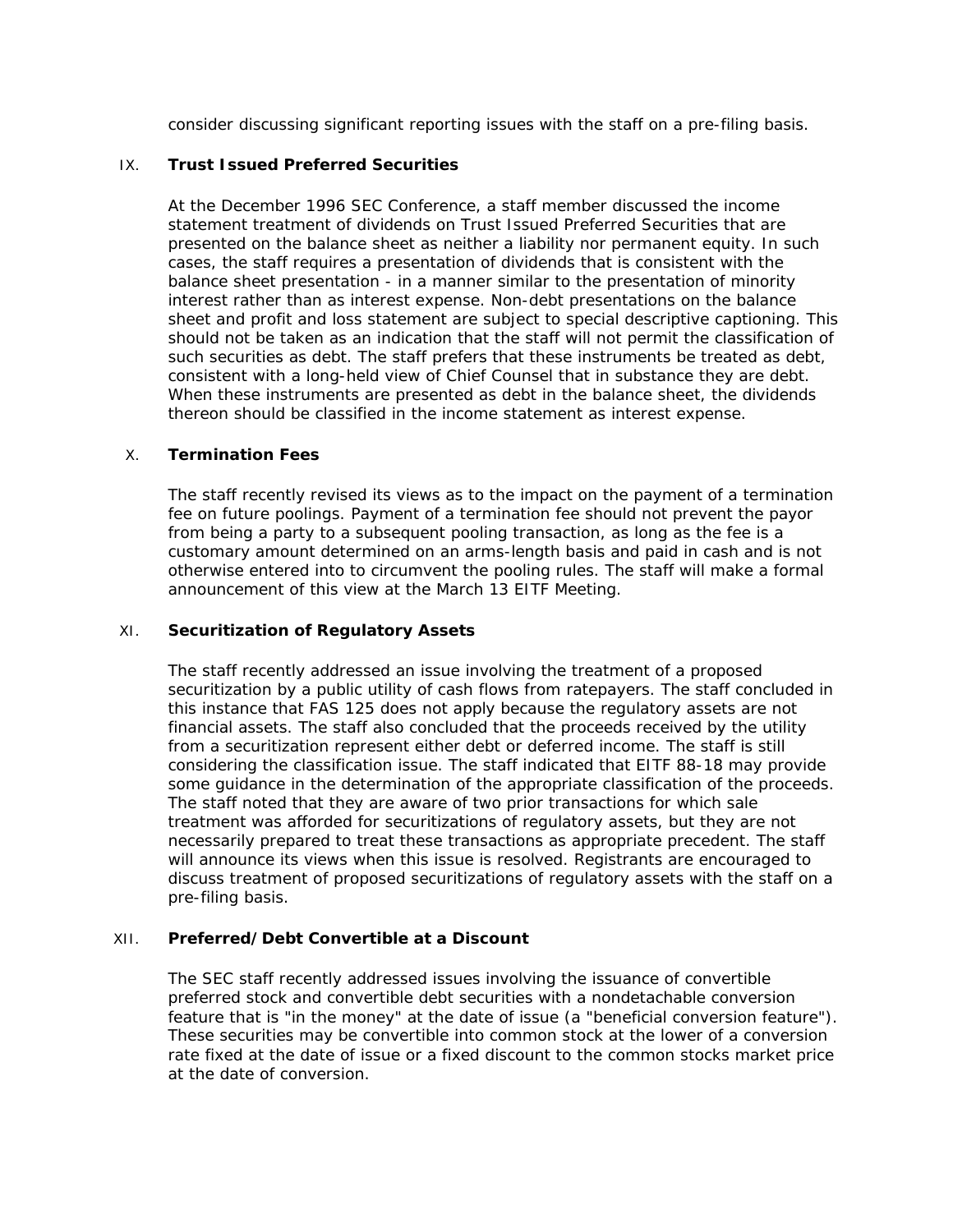The SEC staff believes that a beneficial conversion feature should be recognized and measured by allocating a portion of the proceeds equal to the intrinsic value of that feature to additional paid-in capital. This amount should be calculated at the date of issue as the difference between the conversion price and the fair value of the common stock into which the security is convertible, multiplied by the number of shares into which the security is convertible.

For convertible preferred securities, the staff believes that any discount resulting from an allocation of proceeds to the beneficial conversion feature is analogous to a dividend and should be recognized as a return to the preferred shareholders over the minimum period in which the preferred shareholders can realize that return.

For convertible debt securities, the SEC staff believes that any discount resulting from an allocation of proceeds to the beneficial conversion feature increases the effective interest rate of the security and should be reflected as a charge to interest expense. Because the security has been issued with beneficial conversion terms, the staff has presumed that the stated maturity date of the instrument is not substantive and, therefore, the amortization period should be from the date the security is issued to the date it first becomes convertible. If the issuer reasonably determines that a period other than the period to the first conversion date is substantive, the discount should be amortized over that period. In that circumstance, if the security is converted prior to full amortization of the discount, the staff believes the unamortized portion of the discount should be charged to interest expense in the period of conversion.

#### XIII. **Pro Forma Adjustments for Cost Savings**

The staff prefers that pro forma adjustments related to purchase business combinations be limited generally to the accounting effects of applying APB 16, financing the transactions, and other items directly attributable to the transaction. There was a discussion about whether anticipated cost saving adjustments meet the definition of a pro forma adjustment as contemplated in Article 11 of Regulation S-X. The determination of which adjustments meet this test is necessarily fact-specific. In several recent situations, the staff has challenged the appropriateness of presenting projections as pro forma adjustments to historical statements. Selective adjustment of certain historical revenues or expenses can result in an unbalanced or misleading presentation. Registrants are permitted to provide prospective financial information in lieu of pro forma financial statements. The Committee is aware of provisions under the Securities Litigation Reform Act that allow a safe harbor for forward looking statements under certain circumstances. Steve Swad suggested that the Filing Issues Task Force may wish to consider the issue of how disclosures concerning cost savings and similar forward looking statements could fall within that safe harbor.

#### XIV. **Change in Fiscal Year End Following a Pooling**

When an issuer enters into a business combination accounted for as a pooling, sometimes one of the pooled entities must change their fiscal year end to a period within 93 days of the other. Robert Bayless stated, if the issuer wishes to change its year end under these circumstances, the staff will permit the issuer to do so without filing the transition report that otherwise would be required. The registrant must make all notifications (such an Item 8 Form 8-K) on a timely basis and recast all years presented in future 1934 Act filings in accordance with the new year end. In